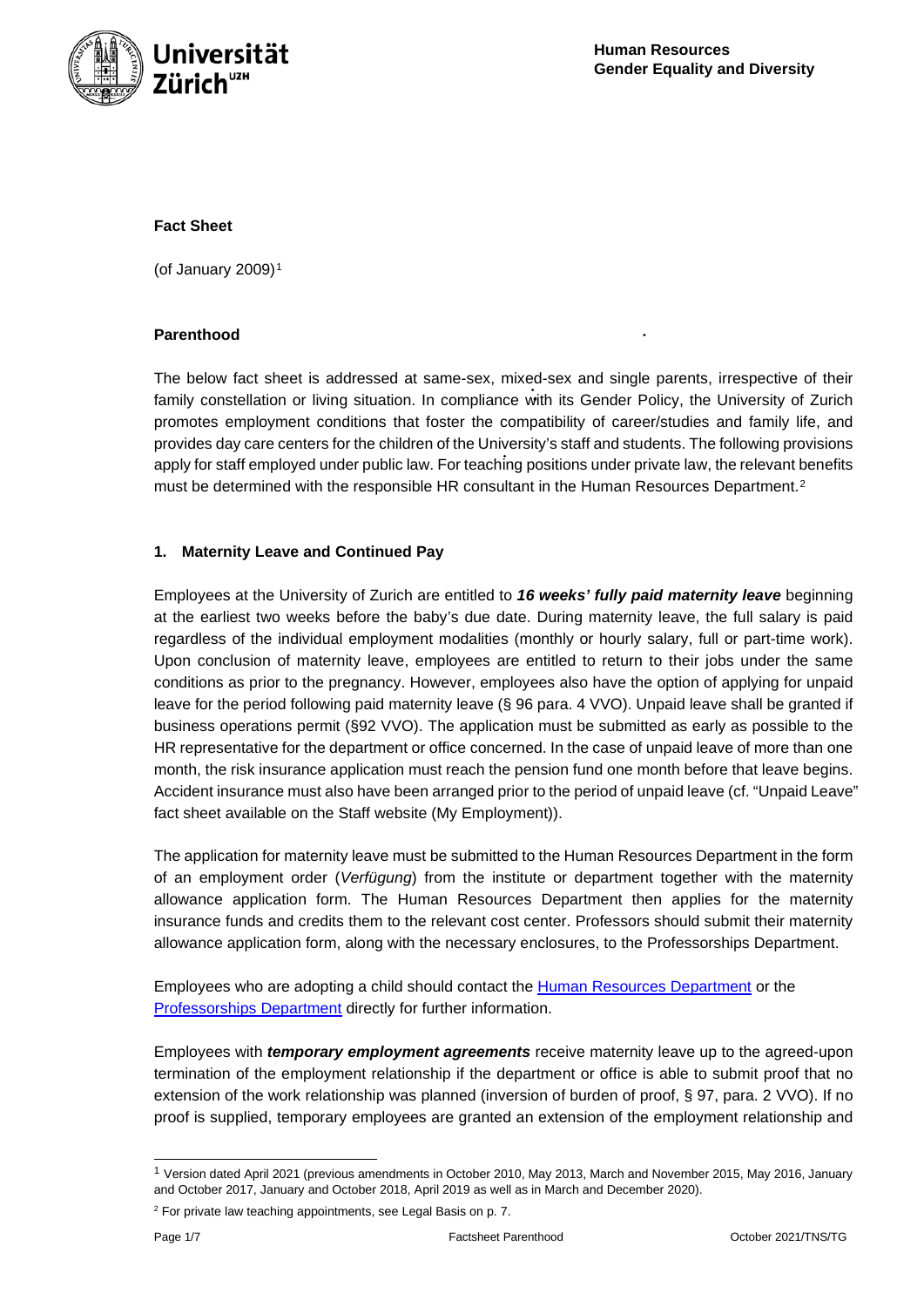

full payment of salary throughout 16-weeks' maternity leave. Line managers must present justification for non-extension of the employment relationship with pregnant employees to the Human Resources Department. Should an employment relationship conclude during maternity leave, the employee concerned will receive the remaining compensation directly from the compensation office (*Ausgleichskasse*).

Expectant mothers with *SNSF-funded employment* relationships may submit a request for extension of the project (and thus the employment relationship) to the SNSF office in question (see below "Special provisions for SNSF-funded employees").

**Recipients of support from a UZH research fund** may apply for an extension to the term of their research fund by contacting Research, Innovation and Academic Career Development, or the UZH Grants Office. Additional salary costs incurred will be reimbursed (cf. "Substitutes" below).

## **2. Complications**

If the newborn baby has to stay in hospital immediately after the birth for two weeks or more, the maternity leave is extended for up to eight weeks, $3$  provided the mother can demonstrate that at the time of the birth, she had already decided to return to work after the end of maternity leave.<sup>[4](#page-1-1)</sup> For further entitlement to paid leave, see below under point 6 "Children suffering a serious illness or accident".

If the pregnancy ends in miscarriage or stillbirth, or the baby dies at birth, the mother has various rights regarding continued salary payment.<sup>[5](#page-1-2)</sup> Please contact the Human Resources Department in such cases.

## **3. Protection against Dismissal during Pregnancy, and during and after Maternity Leave**

After the trial period has been successfully completed, an employment relationship may not be terminated during the entire period of the employee's pregnancy or during the 16 weeks following childbirth. An employment relationship may also not be terminated upon conclusion of maternity leave if the reason for the termination is that the employee has become a mother (cf. art. 3 and 6 of the Swiss Gender Equality Act).

<span id="page-1-0"></span><sup>3</sup> Change of law as per 1 July 2021, art. 16c EOG

<sup>4</sup> See als[o https://www.families.uzh.ch/en.html](https://www.families.uzh.ch/en.html)

<span id="page-1-2"></span><span id="page-1-1"></span><sup>&</sup>lt;sup>5</sup> If a child is stillborn or dies at birth, the mother is entitled to maternity pay for 14 weeks, provided the pregnancy lasted for at least 23 weeks, in accordance with art. 23 EOV. The term miscarriage is used for pregnancies that end before the 22nd week of pregnancy and the fetus weighs less than 500 grams.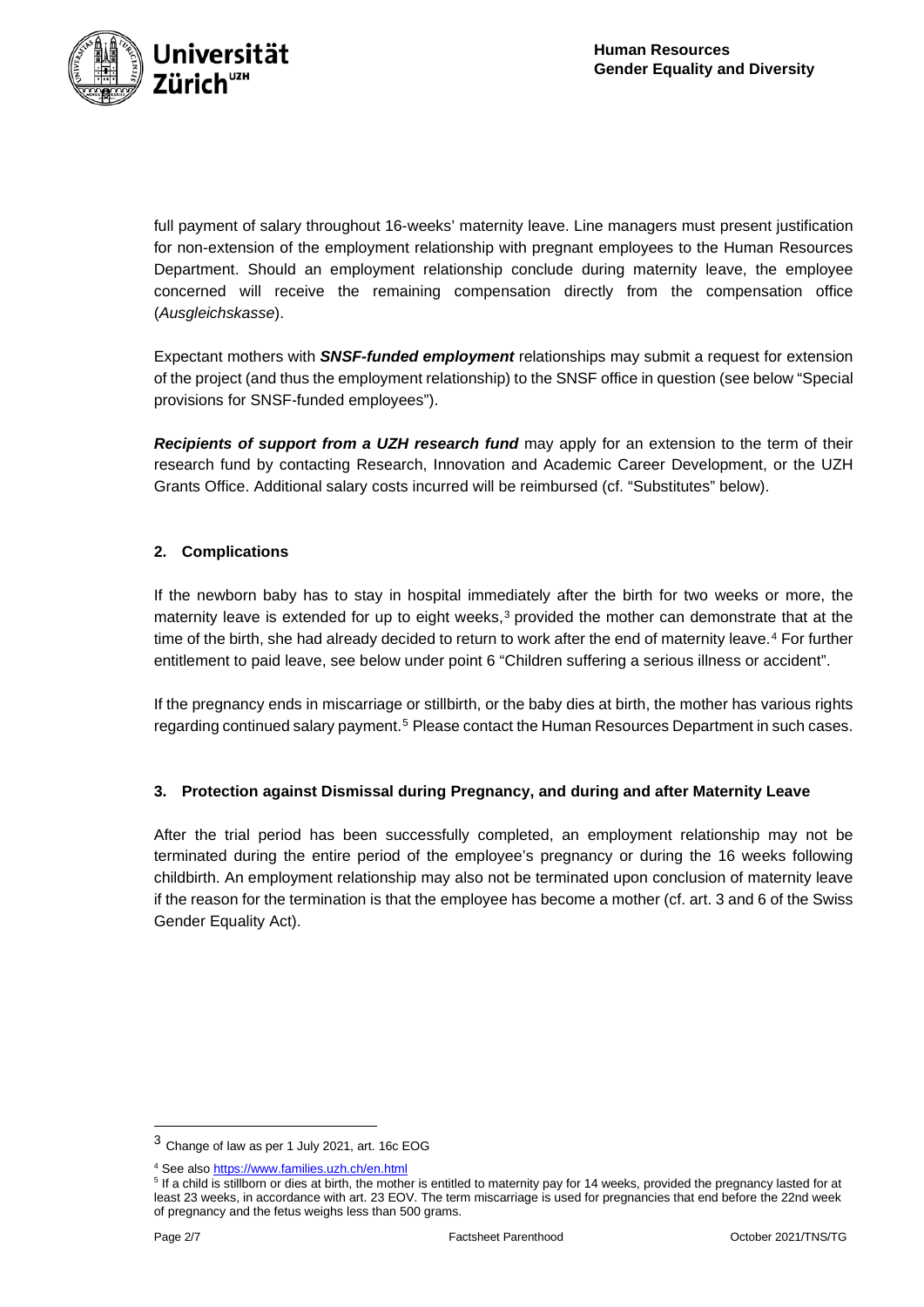

### **4. Pregnancy-Related Absences**

Up to two weeks before the baby's birth, a pregnancy-related absence is treated as sick leave. If an employee is required to stop working for pregnancy-related reasons, the final two weeks of pregnancyrelated absence before the birth are treated as part of maternity leave (§ 96, para. 1 VVO). In such cases, paid leave after the birth is 14 weeks.

## **5. Substitutes**

The Human Resources Department and the Office for Gender Equality and Diversity recommend employing a temporary substitute during an employee's maternity leave, unless the absence can easily be covered due to particular personnel resources or operational circumstances. Substitutes may also be found for long pregnancy-related absences.

For employees with a temporary employment agreement: If no substitute is employed, the term of employment may be extended by the length of the scheduled maternity leave if the employee gives consent and if business operations permit.

The compensation office (*Ausgleichskasse*) finances substitute employees or extended terms of employment, in accordance with the Swiss Loss of Earnings Compensation Act. The compensation office provides funding in the amount of 80% of the salary for 14 weeks, limited to CHF 196.00 per day, which is credited to the relevant cost center. If these funds do not cover the cost of a substitute or an extension of employment, the University pays the difference between these funds and the employee's usual salary. A request for reimbursement must be submitted accordingly to the Human Resources Department (the relevant form can be found on the Staff website). The institutes/departments and offices incur very low additional costs.[6](#page-2-0)

*Special provision for UZH employees financed by the SNSF:* In the case of SNSF-funded employment relationships, the Swiss National Science Foundation decides whether the costs for a temporary substitute will be paid; the request must be submitted directly to the SNSF. If a project is delayed on account of a pregnancy or maternity leave, a request to extend both the project and the employment relationship may be submitted to the SNSF. The form for this is available from the Swiss National Science Foundation [\(www.snf.ch\)](https://www.snf.ch/en/FKhU9kAtfXx7w9AI/page/home).

## **6. Compatibility of Career/Studies and Family Life**

In compliance with its [Gender Policy Code of Conduct,](https://www.uzh.ch/cmsssl/en/about/basics/genderpolicy.html) the University of Zurich provides employment conditions that support the compatibility of studies, work and family for UZH members.

<span id="page-2-0"></span> $6$  From 1.1.2022, the cost of employing a substitute is split equally between the faculty/central services and the central budget.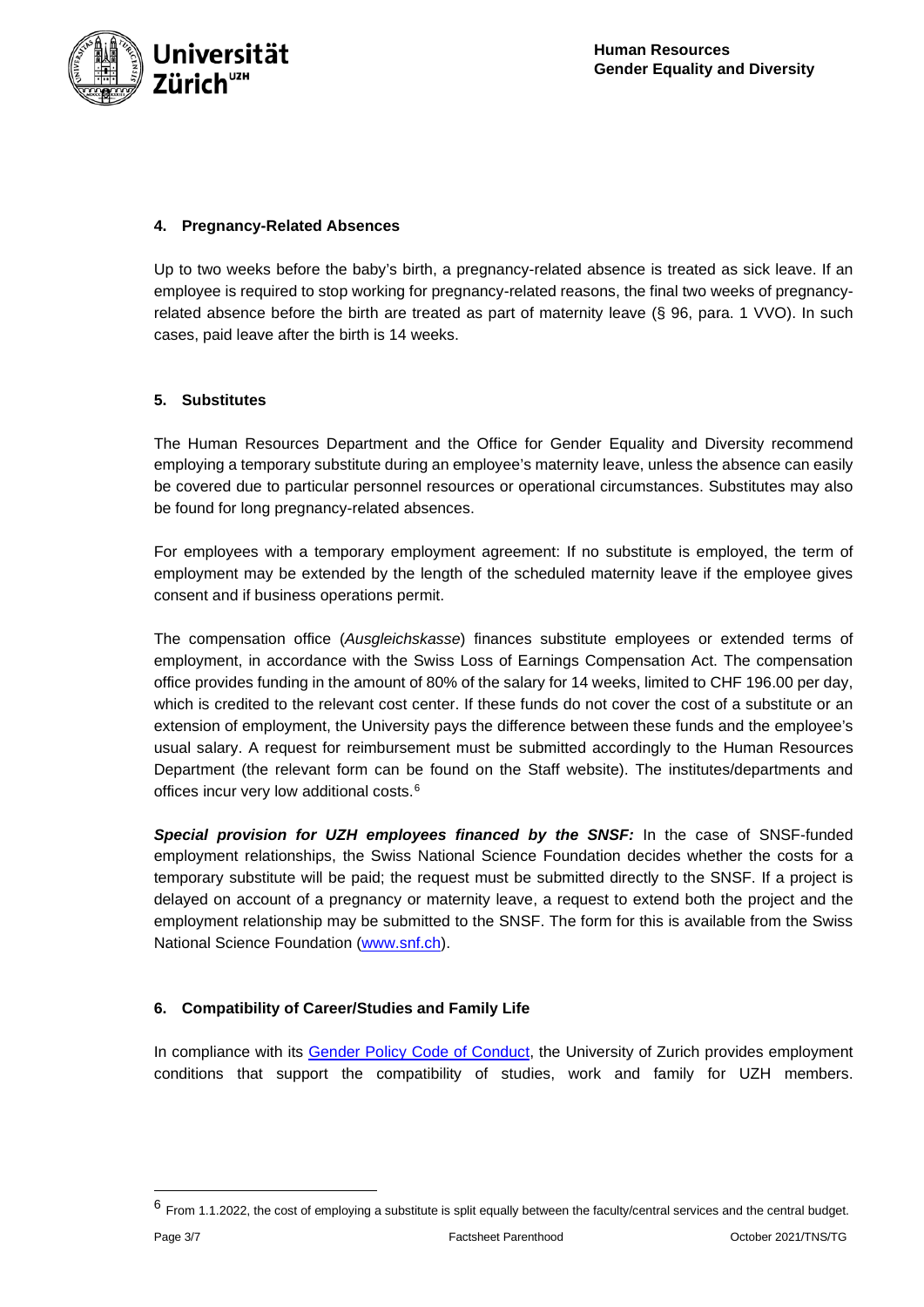

## *UZH childcare*

The University of Zurich offers subsidized childcare to its full-time and part-time employees. It is recommended that employees register for a place with the [kihz foundation](https://www.kihz.uzh.ch/de.html) already at the beginning of a pregnancy.

#### *Change in workload due to parenthood*

Employees may apply to reduce their workload on account of parenting responsibilities if business operations permit and in agreement with the line manager (§ 96 para. 3 VVO). Any change in workload requires the agreement of the employee. It is therefore recommended that such changes are discussed as early as possible, and that changes are documented in a written employment order (*Verfügung*) after the birth. In compliance with the Gender Policy Code of Conduct, a change in workload may not have negative repercussions on the employee's job category, continuing education possibilities, promotions, etc.

#### *Paternity leave until 31 December 2020*

Until 31 December 2020, paid paternity leave is five working days (former § 85 para. 3 lit. c VVO); in addition, new fathers are entitled to one month of unpaid leave in the first year of the child's life (former § 96 para. 5 VVO). When arranging leave, the employee is required to show consideration for the business circumstances at hand wherever possible. Additional unpaid leave may be granted if business operations permit (§92 VVO).

#### *Paternity leave from 1 January 2021*

The University of Zurich grants two weeks' fully paid paternity leave to employees who become fathers from 1 January 2021 onward. Paid leave may be taken all at once or on a day-by-day basis within six months of a child's birth (§ 96a para. 1 and para. 2 VVO).

Entitlement to this paid leave also applies in cases of subsequent adoption or acknowledgment of paternity if legal paternity is established within six months of the child's birth (§ 96a para. 1 VVO). Female employees whose registered partner becomes a mother are entitled to two weeks' paid leave, provided no other person claims paternity leave for the same child (§ 96a para. 3 VVO).

From 1 January 2021, 80% of income earned by the father prior to the child's birth is reimbursed to UZH through the loss of earnings compensation scheme, limited to CHF 196.00 per day (with two additional day's rates per five working days taken, no more than 14 in total). As with maternity leave, funding provided through the loss of earnings compensation scheme is credited to the cost center that records the relevant salary costs.

Paternity leave is processed in the same way as maternity leave; however, paternity leave requires no written employment order (*Verfügung*). Employees must fill in the relevant form (to be published once it has been issued) and submit it to the responsible Center of Competence along with the child's birth certificate. Instructors employed under private law must submit the form and birth certificate to the responsible HR team for instructors, while professors should forward their documents to the Professorships Department. The Human Resources Department or the Professorships Department then applies for the insurance funds and credits them to the relevant cost center.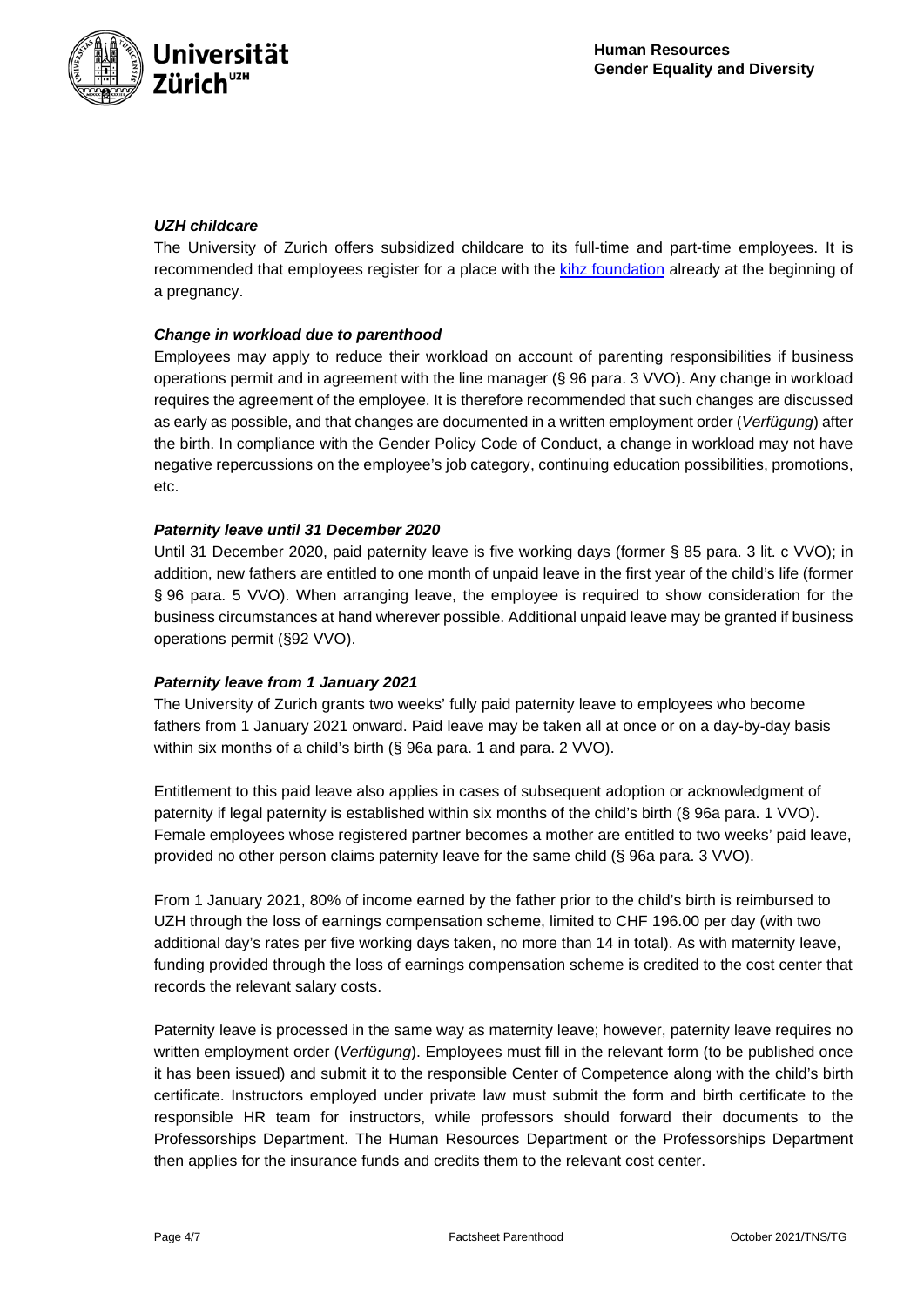

The application can only be submitted after all leave has been taken, or after the six-month period has elapsed. If the employee does not take all of their leave during this period, compensation will only be paid for the leave taken.

In addition, new fathers are entitled to one month of unpaid leave in the first year of the child's life (§ 96a para. 1 and para. 2 VVO). When arranging leave, the employee is required to show consideration for the business circumstances at hand wherever possible. Additional unpaid leave may be granted if business operations permit (§92 VVO).

## *Sickness of a child*

Parents are entitled to take time off to care for sick preschool and school-age children. Such absences, however, may not exceed five working days per period of illness (§85 para. 3 lit. d VVO). When children are ill, parents are required to do their utmost to find outside help and to miss as few days of work as possible.

## *Children suffering a serious illness or accident[7](#page-4-0)*

Parents with a child whose health is seriously impaired due to illness or accident may apply for leave under the conditions of the [Loss of Earnings Compensation Act](https://www.fedlex.admin.ch/eli/cc/1952/1021_1046_1050/de) (EOG), for up to a maximum of 14 weeks. This is subject to the following cumulative conditions: The child is a minor, the child's health is seriously impaired as defined in Art. 16o [EOG,](https://www.fedlex.admin.ch/eli/cc/1952/1021_1046_1050/de#art_16_k) and the parent is obliged to take a break from gainful employment in order to care for the child.<sup>[8](#page-4-1)</sup>

Requests must be discussed with the employee's line manager and submitted to the Human Resources Department. If the requirements are met, 80% of the employee's salary during the childcare leave will be covered by loss of earnings compensation and credited to the cost center.

# **7. Employment and Health Protection during Pregnancy and Breastfeeding (Maternity Protection)**

In accordance with § 97, para. 3 VVO and art. 35 and 36 ArG, pregnant women and nursing mothers must be granted employment conditions that promote their health and the health of their child. Protection from unsafe work for pregnant and nursing mothers must be guaranteed. The checklist of the Office for Safety, Security and Environment provides more information [\(www.su.uzh.ch\)](https://www.su.uzh.ch/en.html). Nursing mothers may only be employed with their agreement.

Pursuant to art. 60 para. 2 ArGV 1 (SR 822.111), nursing mothers must be given the necessary time to breastfeed their children or express milk during working hours. Time during the working day spent breastfeeding or expressing milk (but not feeding with a bottle) during the first year of a child's life is counted as paid working hours. Paid time allowed for breastfeeding or expressing milk is as follows:

- 1. For daily working hours of up to four hours, 30 minutes.
- 2. For daily working hours of more than four hours, 60 minutes.
- 3. For daily working hours of more than seven hours, 90 minutes.

<span id="page-4-0"></span><sup>7</sup> Addition to the law per 1 July 2021, art. 329i OR, art. 16n ff. EOG, declared to be provisionally valid by the Canton of Zurich with Cantonal Council decree 2021-725 of 30 June 2021, effective from 1 July 2021.

<span id="page-4-1"></span><sup>&</sup>lt;sup>8</sup> See also Fact Sheet [of the Social Insurance Office,](https://www.ahv-iv.ch/de/Merkbl%C3%A4tter-Formulare/Merkbl%C3%A4tter/Leistungen-der-EO-MSE-VSE-BUE) SVA.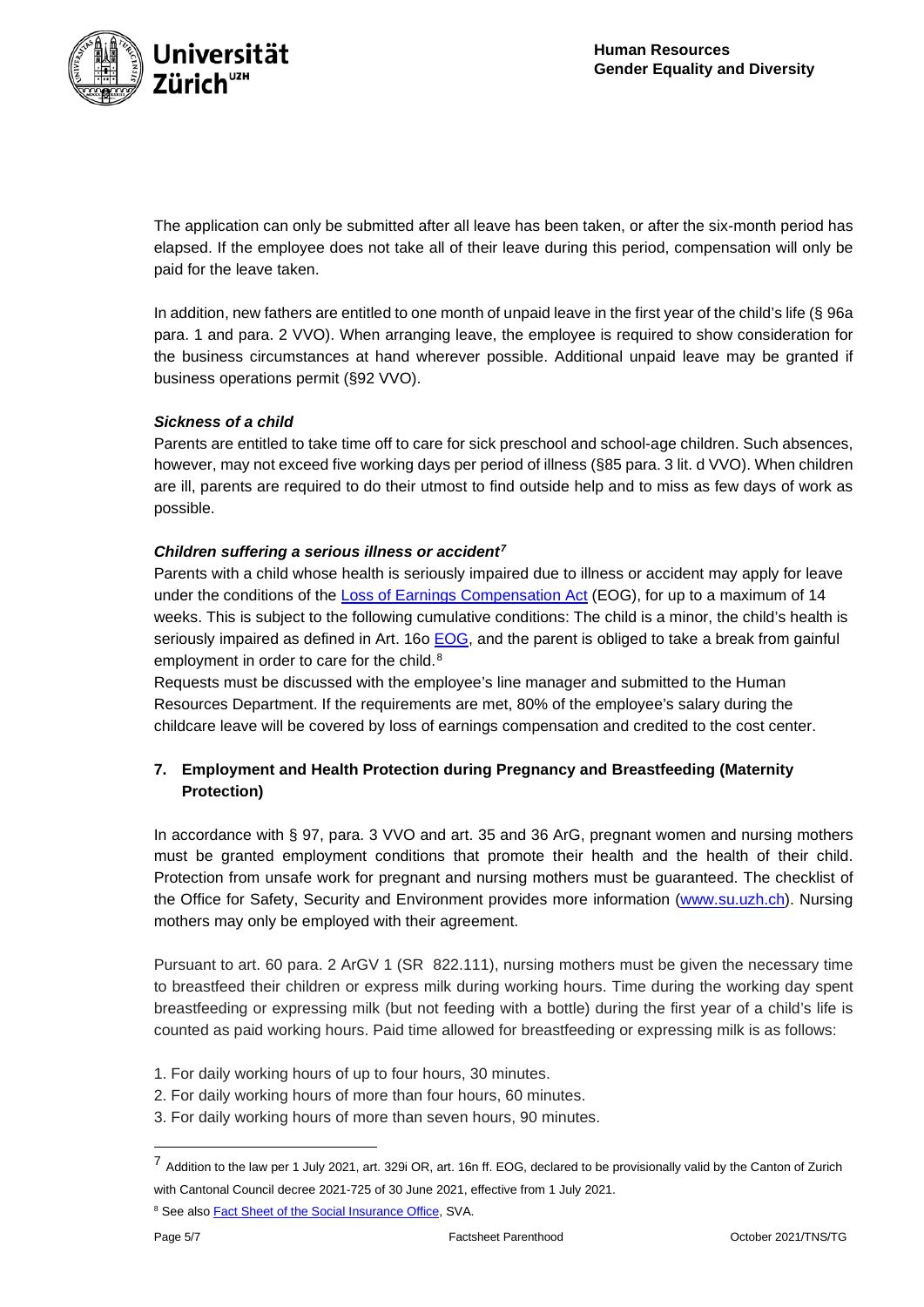

Working time is made available regardless of whether the mother breastfeeds the child or expresses milk at work or at other premises; in the latter case, time spent commuting to work or to other premises such as the childcare center is not included in the paid time allowed for breastfeeding. Time spent breastfeeding or expressing milk before or after work, however, does not qualify as paid nursing time or working hours.

The length of paid nursing time per working day is determined by the actual working hours (incl. nursing time) rather than the standard working hours. No more than the standard working hours may be recorded. No allowance is given for nursing time during vacation, illness or other paid absences.

Nursing times are to be understood as paid breaks of a maximum length as mentioned above. These breaks must be used for breastfeeding or expressing milk. If less time is needed than the abovementioned allowances, only the time actually used can be counted as nursing time.

The nursing time may be used all at once or as several breastfeeding breaks. The allowance is per breastfeeding child under the age of one. For example, double the amount of time can be used for twins.

In exceptional cases, especially when required by the physiological needs of the child, a blanket solution may be feasible and the employer and employee may agree to payments that go beyond the minimum nursing times or to a daily reduction of working hours.

The entitlement to paid nursing time is limited to the first year of the child's life.

Nursing time claimed must be listed separately in the employee's record of working hours so that it is clear to the line manager.

Pregnant women and nursing mothers may not work longer than the regular agreed daily working hours, and in no case longer than nine hours (art. 60, para. 1, ArGV1). This means that the daily working hours together with the nursing time must not exceed the **maximum regular agreed daily working hours**, or nine hours maximum.

Pregnant women and nursing mothers must also be given the opportunity and the proper conditions to lie down and rest as needed (art. 34, ArGV3). If an office has no suitable rooms in which to rest, breastfeed or express milk, a request may be submitted to th[e Safety, Security and Environment Office.](https://www.su.uzh.ch/en.html) The office will then look for a suitable solution with Facility Management.

In general, employees with family duties are to be afforded particular consideration by their employer, (e.g. by refraining from requiring them to work extra hours and granting them time to care for sick children).